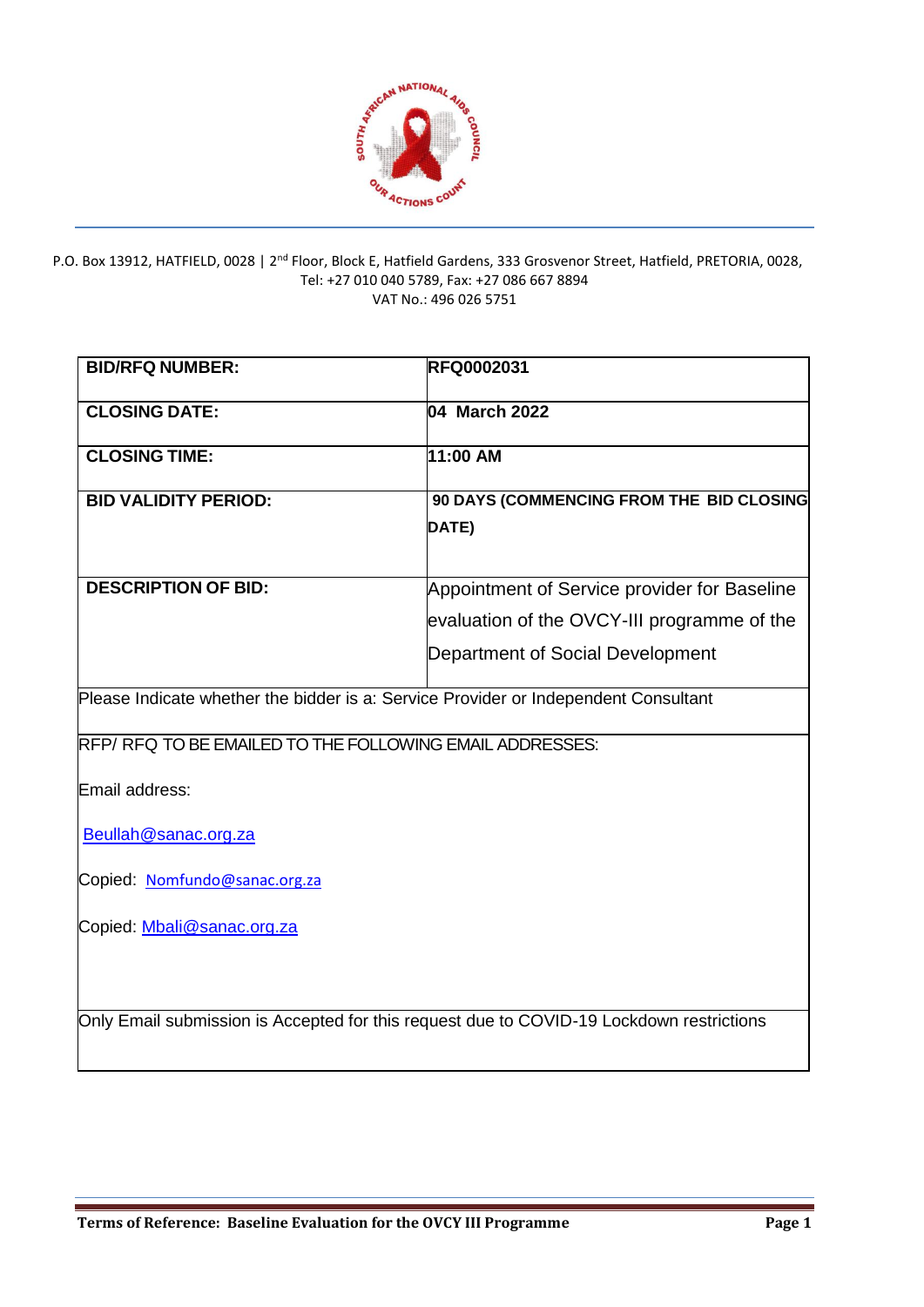# **Terms of Reference: Baseline evaluation of the OVCY-III programme of the Department of Social Development**

### **1. Introduction**

SANAC, in cooperation with the Department of Social Development, seeks to appoint a consultant to conduct a baseline study to inform programme activities for the orphans, vulnerable children and youth (OVCY III &IV) project. The OVCY is a project of the Department of Social Development with the overall goal to contribute to the improvement of livelihoods of orphaned and other vulnerable children and youth aged 15 to 24 years. The baseline study will be conducted in three (3) sites as follows:Esidumbini in Kwa Zulu Natal, Ga-Taueatswala in Limpopo, and Schweizer Reneke/Ipelegeng in North West. These three sites are an addition to the six (6) Community Care Centres (CCCs) sites (Charlestown and Idlebe in KwaZuluNatal, Ventersdorp and Letlhakeng baseline study conducted in North West, Bonn and Mamvuka-Limpopo) in 2020.

#### **2. Project Background**

In 2010, the National Department of Social Development in partnership with the German Financial Cooperation (FC) bilateral cooperation launched the Care and Support Project for Orphans and Vulnerable Children which is now is implementing phase III and IV to provide youth with skills to enhance their employability or to equip them with entrepreneurial skills.

### **3. Overall Goal and Objectives of the OVCY III programme**

The project will contribute to the improvement of livelihoods of orphaned and other vulnerable children and youth aged 15-24 years.

### **3.1 The expected outcomes of OVCY III include**

Children and youth (15-24) in the target districts develop into responsible and self-efficient/reliant adults and integrate purposefully into the labour market and society.

### **4. Purpose of the baseline study**

The baseline study is to provide analysis of the situation prior to implementation of the Phase III OVCY Programme in order to inform detailed project design and activities as well as to establish a benchmark against which the progress and achievements of the programme can be measured and assessed. The baseline will be conducted in three (3) sites in Esidumbini (KZN), Ga-Taueatswala,(Limpopo), and Schweizer Reneke/Ipelegeng.(North West).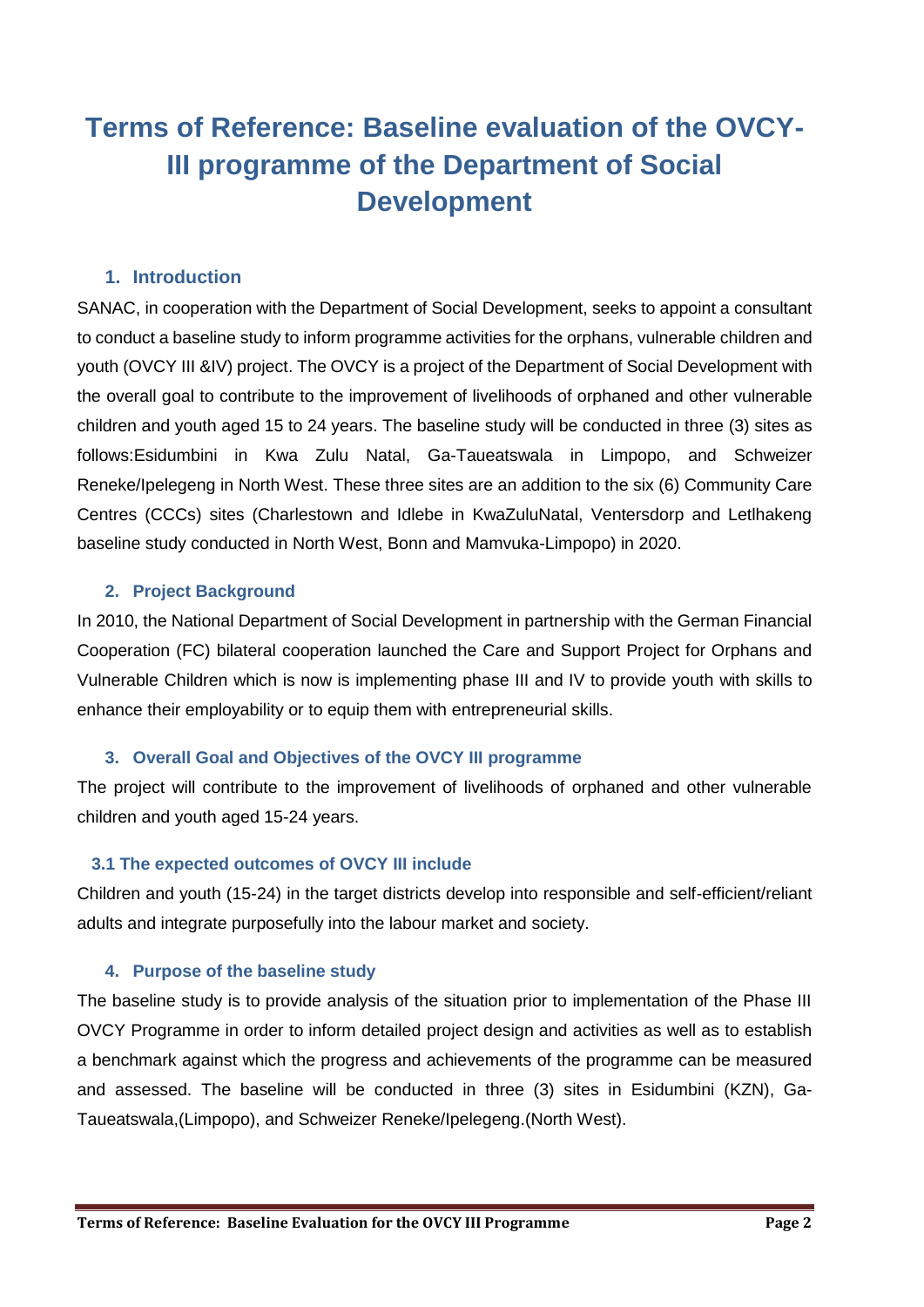#### **The purpose of the baseline study is twofold:**

- 1. Provide information on existing social support services, educational and skills training opportunities as well as income/job opportunities in the selected communities and their gaps. This assessment should highlight the gaps in the soft and hard skills needs in the respective communities where the three CCCs reside and opportunity for provision of these services.
- 2. Establish a baseline for the project's objective, including the indicators from the impact matrix and indicators on knowledge, attitudes, perceptions and practices of orphans and vulnerable children and youth (15-24) in the following areas:
	- o Career counselling and guidance
	- o Soft skill training
	- o Hard skill training including computer literacy
	- o Psychosocial support
	- o Educational support
	- o Sports and recreation, linkages to health
	- $\circ$  Social services and social and behaviour change communication programmes.
- 3. Provide information on skills providers available in the district areas (e.g. TVET colleges or other institutions for further education)

#### **5. Baseline Methodology**

The service provider will not be expected to design a data collection methodology as this were developed for the baseline of the three (3)sites.

#### **6. Sampling**

The applicant should consider the most appropriate sample size and appropriate sampling approach taking into consideration:

- 1. The evaluation team should anticipate the different contexts of each of the three (3) sites which are KwaZulu Natal (Esidumbini), North West (Schweizer Reneke/Ipelegeng), and Limpopo (Ga- Taueatswala). The team should make provision for additional translation or time required for access and data collection
- 2. A sample of orphans and vulnerable children and youth as well as other relevant stakeholders per community to be representative of the whole community
- 3. The time needed to collect sufficient data per site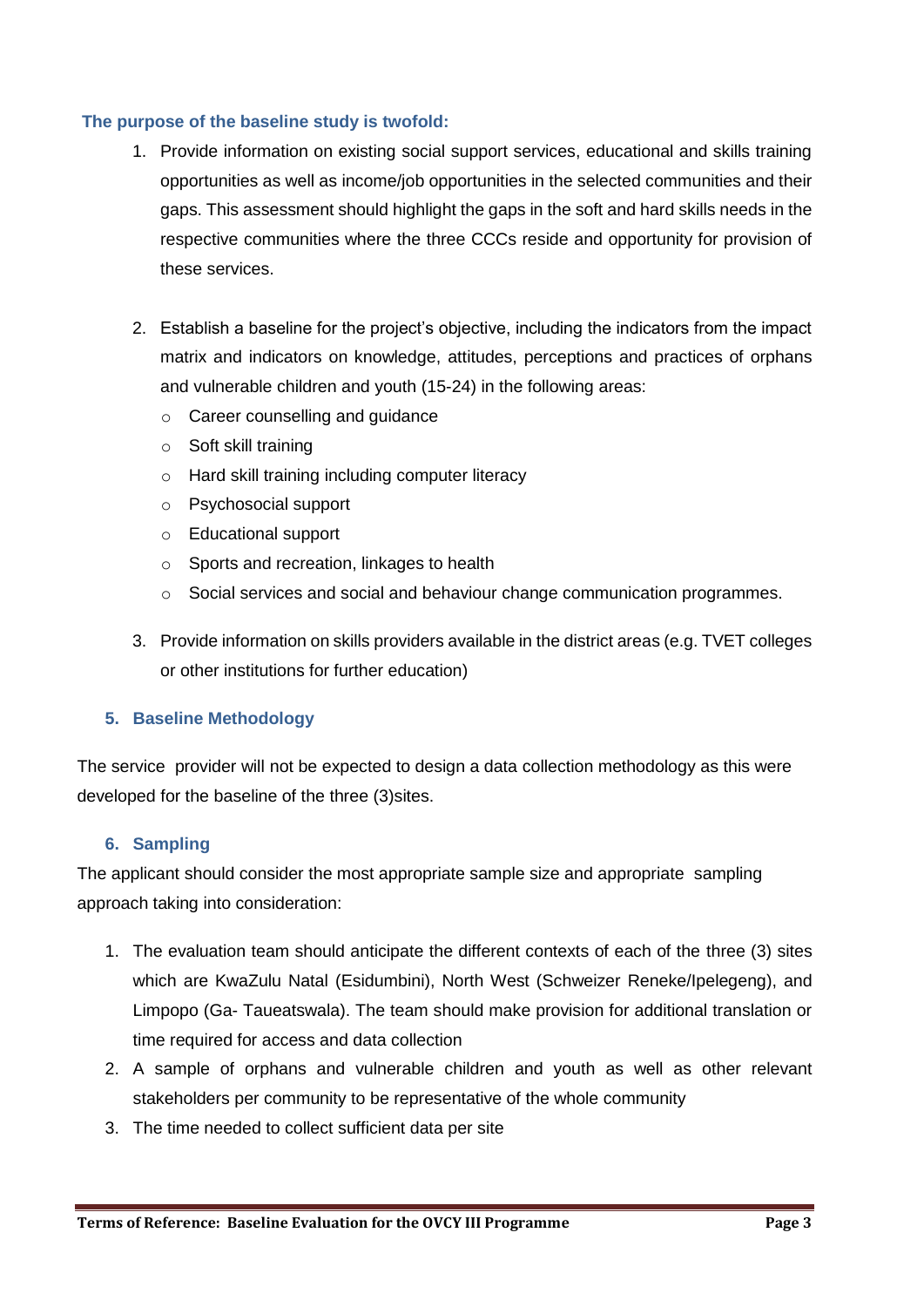#### **7. Timeframes and deliverables**

The table below sets out key deliverables and deadlines for the evaluation expected to be undertaken within three months of signing the contract.

|                | Tasks                                             | Key outputs/deliverables                 |  |  |  |  |
|----------------|---------------------------------------------------|------------------------------------------|--|--|--|--|
| 1              | Inception meeting                                 | workplan<br>with<br>Inception<br>report, |  |  |  |  |
|                | Planning meeting                                  | milestones                               |  |  |  |  |
| $\overline{2}$ | Literature review- relevant district data only    | Information to be added to the 3x site   |  |  |  |  |
|                |                                                   | reports                                  |  |  |  |  |
| 4              | Fieldwork planning and logistics                  | Fieldwork plan                           |  |  |  |  |
|                | Finalisation of field work plan                   |                                          |  |  |  |  |
| 5              | Training of fieldworkers on data collection tools | Fieldworker training                     |  |  |  |  |
|                |                                                   |                                          |  |  |  |  |
| 6              | Fieldwork                                         | Data analysis plan                       |  |  |  |  |
|                | Ongoing data capture                              | Final evaluation report template         |  |  |  |  |
| $\overline{7}$ | Data analysis                                     | First draft report                       |  |  |  |  |
|                | Report writing                                    | Draft findings presentation              |  |  |  |  |
|                | Report writing per site                           |                                          |  |  |  |  |
|                | Stakeholder workshop to present draft report      |                                          |  |  |  |  |
| 8              | Report reviewed                                   | Final (3x) site reports added to main    |  |  |  |  |
|                | Comments incorporated                             | report of 6 original sites and updated   |  |  |  |  |
|                | Final report submitted                            | baseline dataset                         |  |  |  |  |

### **8. Baseline Study Areas**

The baseline study will be conducted in the three (3) communities in which the CCCs are established; KwaZulu Natal (Isidumbini), North West (Schweizer Reneke/Ipelegeng), and Limpopo (Ga- Taueatswala).

#### **Deliverables**

- Confirm baseline methodology, work plan and timelines
- Development and approval of data collection tools
- Conduct fieldwork
- Analyse data and present findings
- Submission of draft report
- Present research findings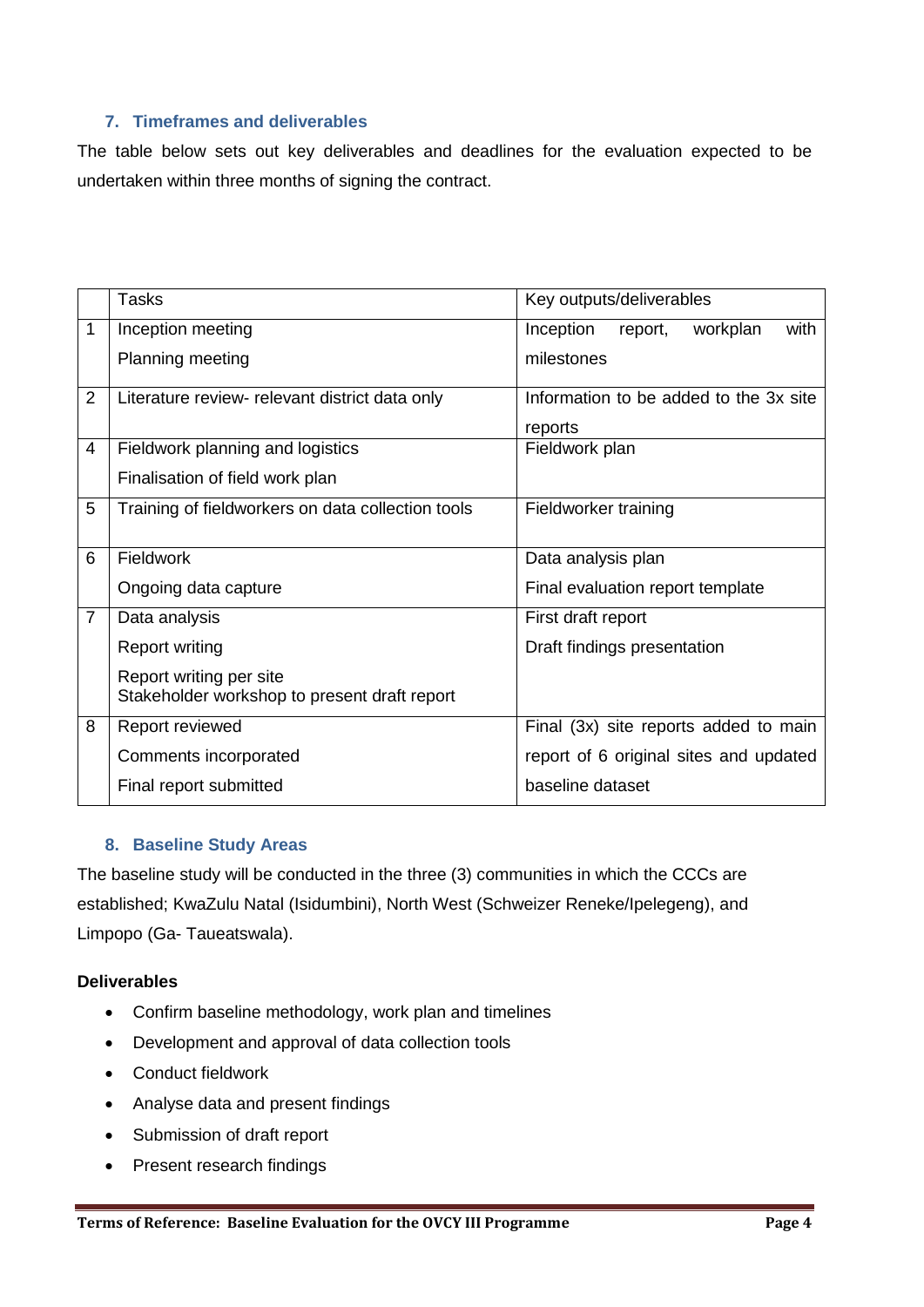- 1 report for each of the three (3 communiy sites)
- 1 final consolidated report
- Updated impact matrix with data and indicators of the three sites

### **9. Submission of proposals**

### **The technical proposal should include the following**

- Proof of business/ consultancy registration
- A Proposal response to the terms of reference.
- A project plan that states the methodology and approach for accomplishing the task, timeframes and outputs (excluding cost for the project).
- Profile of the organization and description of similar work undertaken (attach similar work undertaken),
- Contact numbers, names and CVs of workers/officials assigned to the project, including their roles and responsibilities,
- All relevant tender documents as per the bid document provided.

### **The financial proposal should include the following**

Financial breakdown of costs based on the proposed methodology and assignment

### **Special conditions**

- a) Sanctions or embargoes of the Security Council of the United Nations, the EU or the German government preclude the participation of a bidder. In case a bidder does not sign the KfW "Declaration of Undertaking" (Annex A), this leads to the exclusion of the bidder from the tender process.
- b) The contract shall initially be valid from the date of signing the service level agreement by both parties.
- c) The successful organisation will be paid upon the completion of phases or milestones set out in the project plan.
- d) Payment of invoices will be effected within 30 days after receipt of an invoice and a satisfactory detailed report to be approved by SANAC Trust and DSD.
- e) This tender is financed in full by KfW and therefore the guidelines and procedures of KfW under the Assignment of Consultants will apply in this assignment.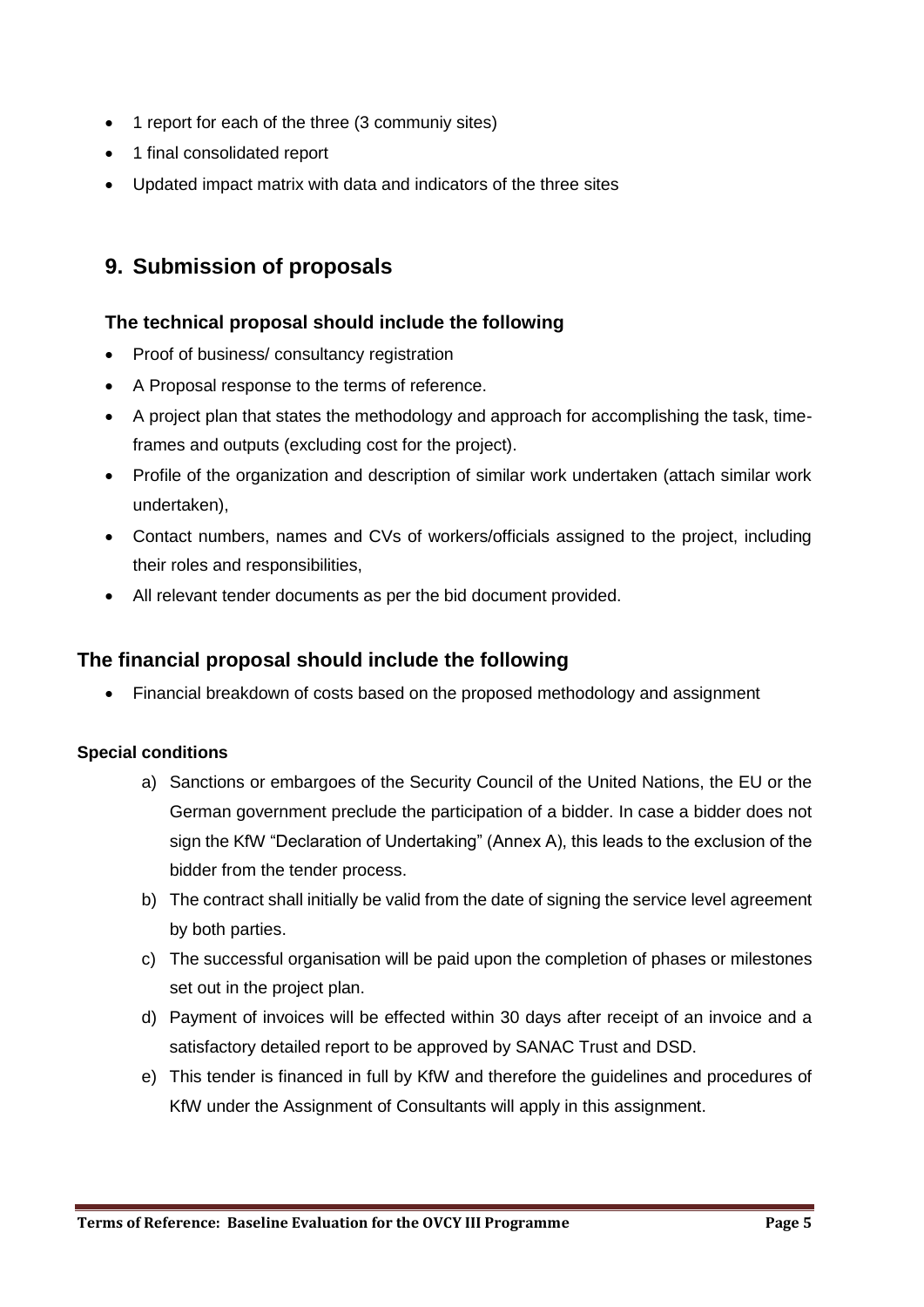f) In case guarantees are required, (for example, in the context of an advance payment), the KfW guarantee and bond forms shall be used, according to the financing agreement.

### **Successful service provider**

All resources, equipment and technical skills will be the responsibility of the service provider; these may be sourced by the service provider at no cost to SANAC Trust and if not available outsourced to ensure successful execution of the project at a cost to the service provider.

### **Evaluation Process and Criteria**

Only proposals of bidders who comply with the requirements of these Terms of Reference will be evaluated. Proposals will be evaluated in two stages:

### **Evaluations Stage 1: Pre-qualification/ initial Screening process**

In terms of National Treasury Instruction No.4A of 2016/2017 regarding the Central Supplier Database (CSD), all bidders must register on CSD to provide the following information to be verified through CSD:

- a) Business registration, including details of directorship and membership
- b) Bank Account holder information
- c) Declaration of interest: In the service of the state
- d) Identity Documents of Directors
- e) Tender Default and restriction status.
- f) Anti-Corruption Declaration

In terms of National Treasury Instruction No.4A of 2016/2017 regarding the Central Supplier Database (CSD), all bidders must register on CSD to provide the following information to be verified through CSD:

- g) Business registration, including details of directorship and membership
- h) Bank Account holder information
- i) Declaration of interest: In the service of the state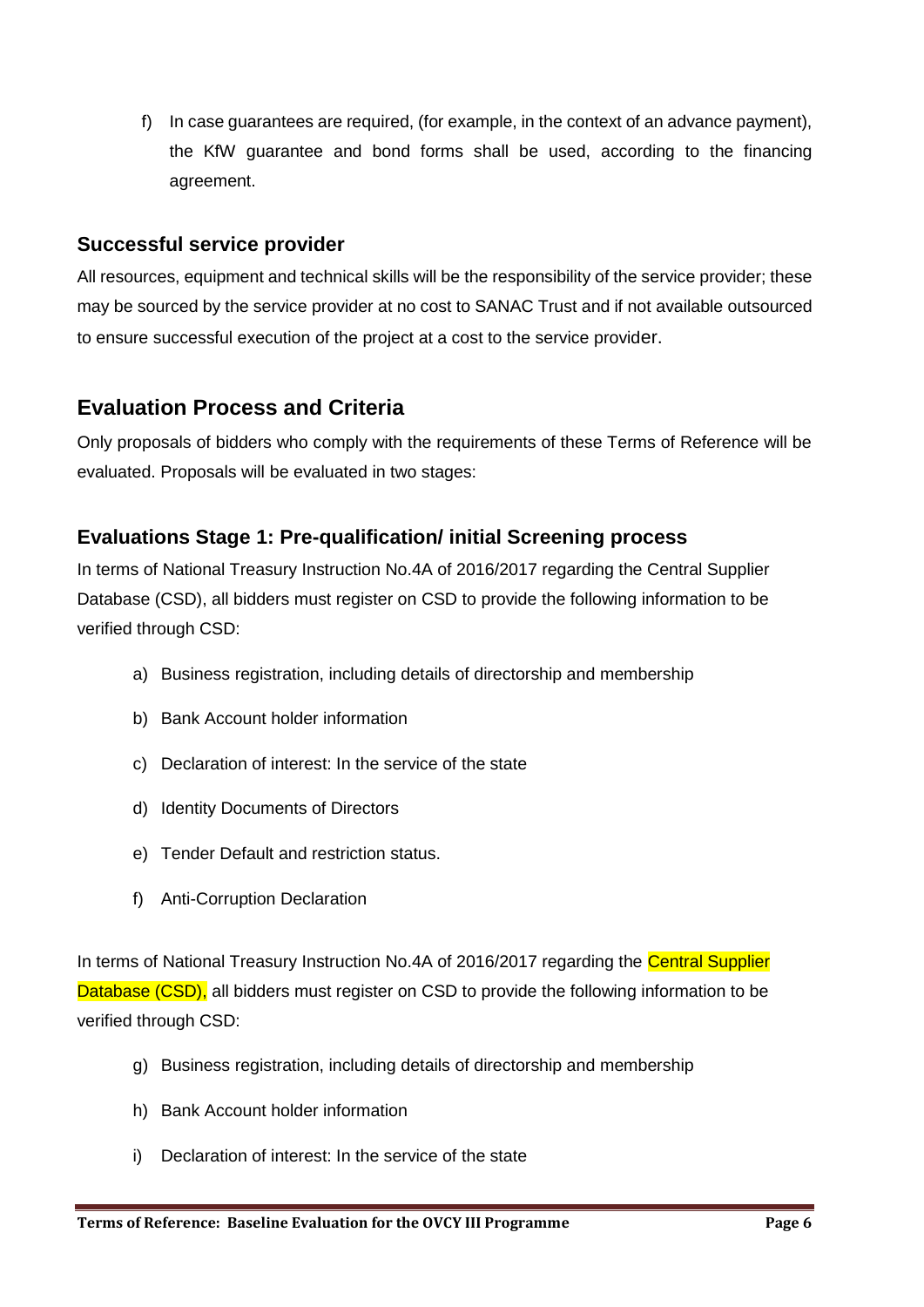- j) Identity Documents of Directors
- k) Tender Default and restriction status.

### **Evaluation stages: Technical Evaluation: Functionality, Price & BEE**

- a) Firstly, the proposals will be evaluated on functionality. An evaluation panel will allocate points (scale of 1 - 5) in respect of functionality according to the criteria set out on the functionality table.
- b) The Functionality, price and BEE criteria will be broken down as follows:
	- Evaluation Stage 1: Functionality total will equal to 100 points:
	- Evaluation Stage 2 (a): Price will equal to 80 points (80/20 pps)
	- Evaluation Stage 2 (b): BEE will equal to 20 points

The total allocated overall points will equal to 100

- c) Only Bidders who obtained a minimum point of 70 out of 100 points will further be evaluated on price and BEE
- d) Only bidders which obtain the highest points above 70 points overall on both functionality (Technical), Price and BEE will be recommended for award.
- e) The highest point scorer on overall criteria, namely functionality, price and BEE, will be awarded the bid.

### **Evaluation criteria**

Proposals will be evaluated on a scale of 1–5 in accordance with the criteria below. The rating will be as follows:

- 1 = Very Poor
- $2 = Average$
- $3 = Good$
- 4 = Very Good
- $5 =$ Fxcellent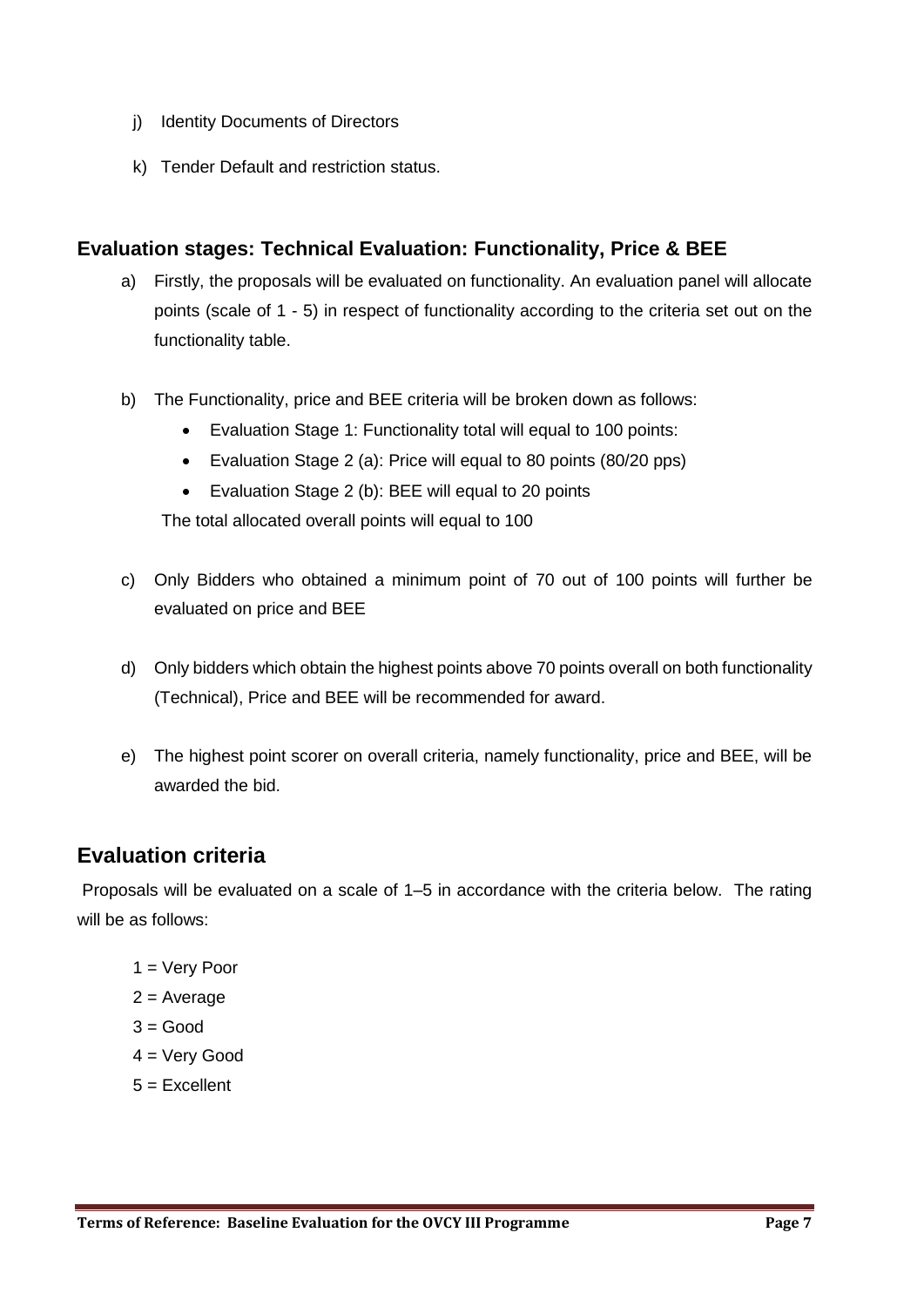## **Functionality Criteria**

| <b>ELEMENT</b>                                                                                                | Rating | Weighting<br><b>Total</b> |
|---------------------------------------------------------------------------------------------------------------|--------|---------------------------|
| Approach and methodology<br>Approach and methodology including                                                |        | 40                        |
| proposed work plan. The following factors<br>will be taken into account:                                      |        |                           |
| a) Detailed work plan that can be<br>delivered on a realistic timeframe<br>b) Convincing methodology and data |        |                           |
| collection and analysis tools<br>20 points will be allocated per factor                                       |        |                           |
| 1 point = Addressed poorly                                                                                    |        |                           |
| 2 points = Addressed but with limitations                                                                     |        |                           |
| 3 points = Addressed adequately                                                                               |        |                           |
| 4 points = Adequately addressed with<br>advanced understanding in some areas                                  |        |                           |
| 5 points = Extensively addressed                                                                              |        |                           |
| Skills capacity and competence of                                                                             |        | 30                        |
| proposed team                                                                                                 |        |                           |
| a) Demonstrable skills set and                                                                                |        |                           |
| experience of the team                                                                                        |        |                           |
| b) CVs of the proposed team                                                                                   |        |                           |
| members highlighting relevant<br>experience in line with the project                                          |        |                           |
| objectives                                                                                                    |        |                           |
|                                                                                                               |        |                           |
| 15 points will be allocated per factor                                                                        |        |                           |
| 1 point = Proposed team has very limited<br>skills and experience (1 year or less)                            |        |                           |
| 2 points = Proposed team has limited skills<br>and experience (between 1-2 years)                             |        |                           |
| 3 points = Proposed team with solid skills<br>and experience (between $2 - 5$ years)                          |        |                           |
| 4 points = Proposed team with advanced<br>skills and experience (between $5 - 10$<br>years)                   |        |                           |